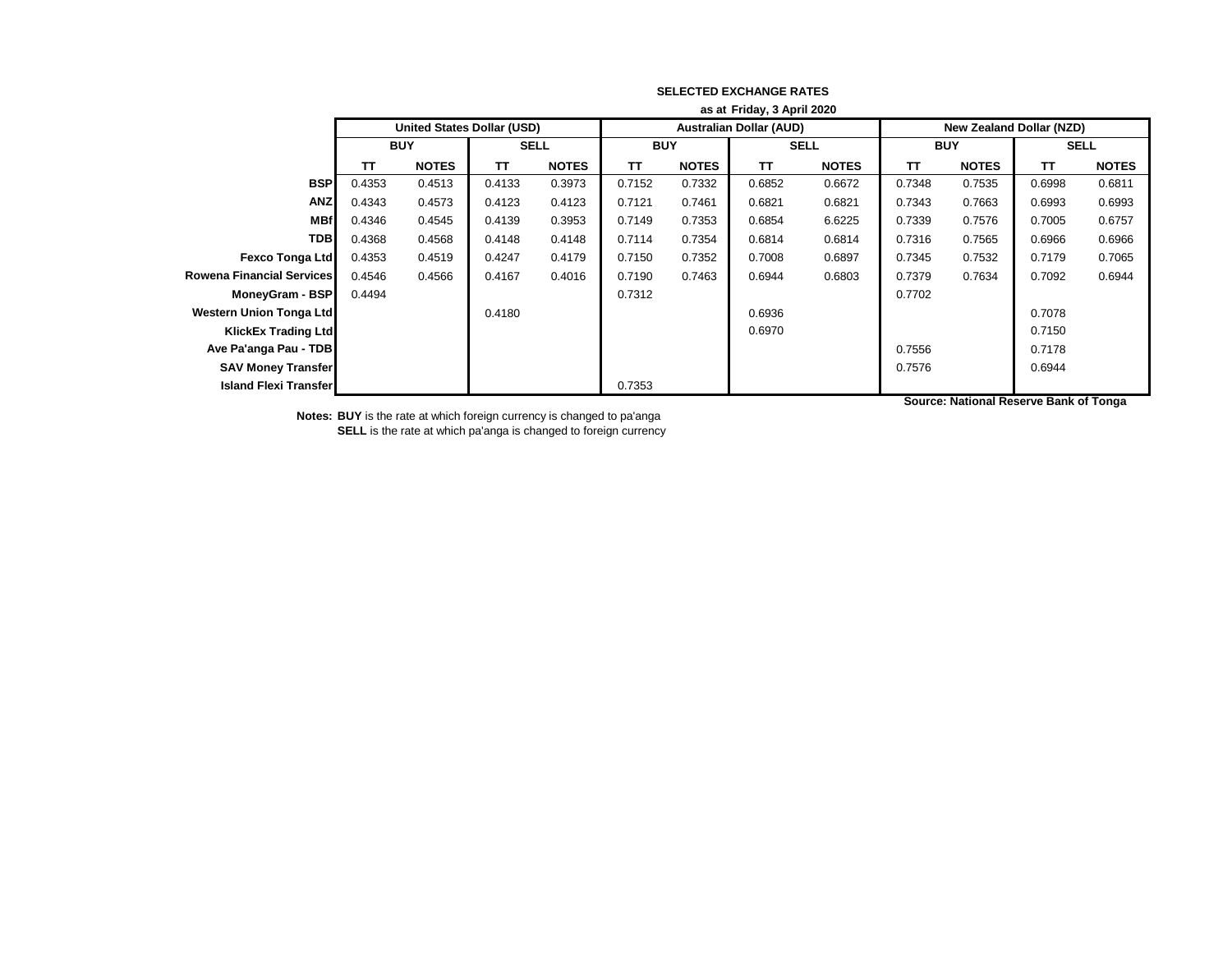|                                  | as at Friday, 17 April 2020 |                                   |             |              |                                |              |             |              |                          |              |             |              |
|----------------------------------|-----------------------------|-----------------------------------|-------------|--------------|--------------------------------|--------------|-------------|--------------|--------------------------|--------------|-------------|--------------|
|                                  |                             | <b>United States Dollar (USD)</b> |             |              | <b>Australian Dollar (AUD)</b> |              |             |              | New Zealand Dollar (NZD) |              |             |              |
|                                  | <b>BUY</b>                  |                                   | <b>SELL</b> |              | <b>BUY</b>                     |              | <b>SELL</b> |              | <b>BUY</b>               |              | <b>SELL</b> |              |
|                                  | TΤ                          | <b>NOTES</b>                      | TT.         | <b>NOTES</b> | TΤ                             | <b>NOTES</b> | <b>TT</b>   | <b>NOTES</b> | TΤ                       | <b>NOTES</b> | <b>TT</b>   | <b>NOTES</b> |
| <b>BSP</b>                       | 0.4397                      | 0.4557                            | 0.4177      | 0.4017       | 0.6945                         | 0.7125       | 0.6645      | 0.6465       | 0.7379                   | 0.7566       | 0.7029      | 0.6842       |
| <b>ANZ</b>                       | 0.4387                      | 0.4617                            | 0.4167      | 0.4167       | 0.6913                         | 0.7253       | 0.6613      | 0.6613       | 0.7368                   | 0.7688       | 0.7018      | 0.7018       |
| <b>MBf</b>                       | 0.4390                      | 0.4587                            | 0.4182      | 0.4000       | 0.6927                         | 0.7143       | 0.6634      | 0.6410       | 0.7313                   | 0.7519       | 0.6979      | 0.6757       |
| <b>TDB</b>                       | 0.4412                      | 0.4612                            | 0.4192      | 0.4192       | 0.6910                         | 0.7150       | 0.6610      | 0.6610       | 0.7331                   | 0.7580       | 0.6981      | 0.6981       |
| <b>Fexco Tonga Ltd</b>           | 0.4397                      | 0.4566                            | 0.4290      | 0.4223       | 0.6925                         | 0.7135       | 0.6746      | 0.6693       | 0.7315                   | 0.7564       | 0.7154      | 0.7096       |
| <b>Rowena Financial Services</b> | 0.4546                      | 0.4630                            | 0.4219      | 0.4065       | 0.7190                         | 0.7299       | 0.6757      | 0.6579       | 0.7379                   | 0.7752       | 0.7143      | 0.6993       |
| MoneyGram - BSP                  | 0.4538                      |                                   |             |              | 0.7147                         |              |             |              | 0.7767                   |              |             |              |
| <b>Western Union Tonga Ltd</b>   |                             |                                   | 0.4221      |              |                                |              | 0.6693      |              |                          |              | 0.7075      |              |
| <b>KlickEx Trading Ltd</b>       |                             |                                   |             |              |                                |              | 0.6760      |              |                          |              | 0.7170      |              |
| Ave Pa'anga Pau - TDB            |                             |                                   |             |              |                                |              |             |              | 0.7574                   |              | 0.7195      |              |
| <b>SAV Money Transfer</b>        |                             |                                   |             |              |                                |              |             |              | 0.7576                   |              | 0.6993      |              |
| <b>Island Flexi Transfer</b>     |                             |                                   |             |              | 0.7194                         |              |             |              |                          |              |             |              |

**SELECTED EXCHANGE RATES**

**Source: National Reserve Bank of Tonga**

**Notes: BUY** is the rate at which foreign currency is changed to pa'anga **SELL** is the rate at which pa'anga is changed to foreign currency